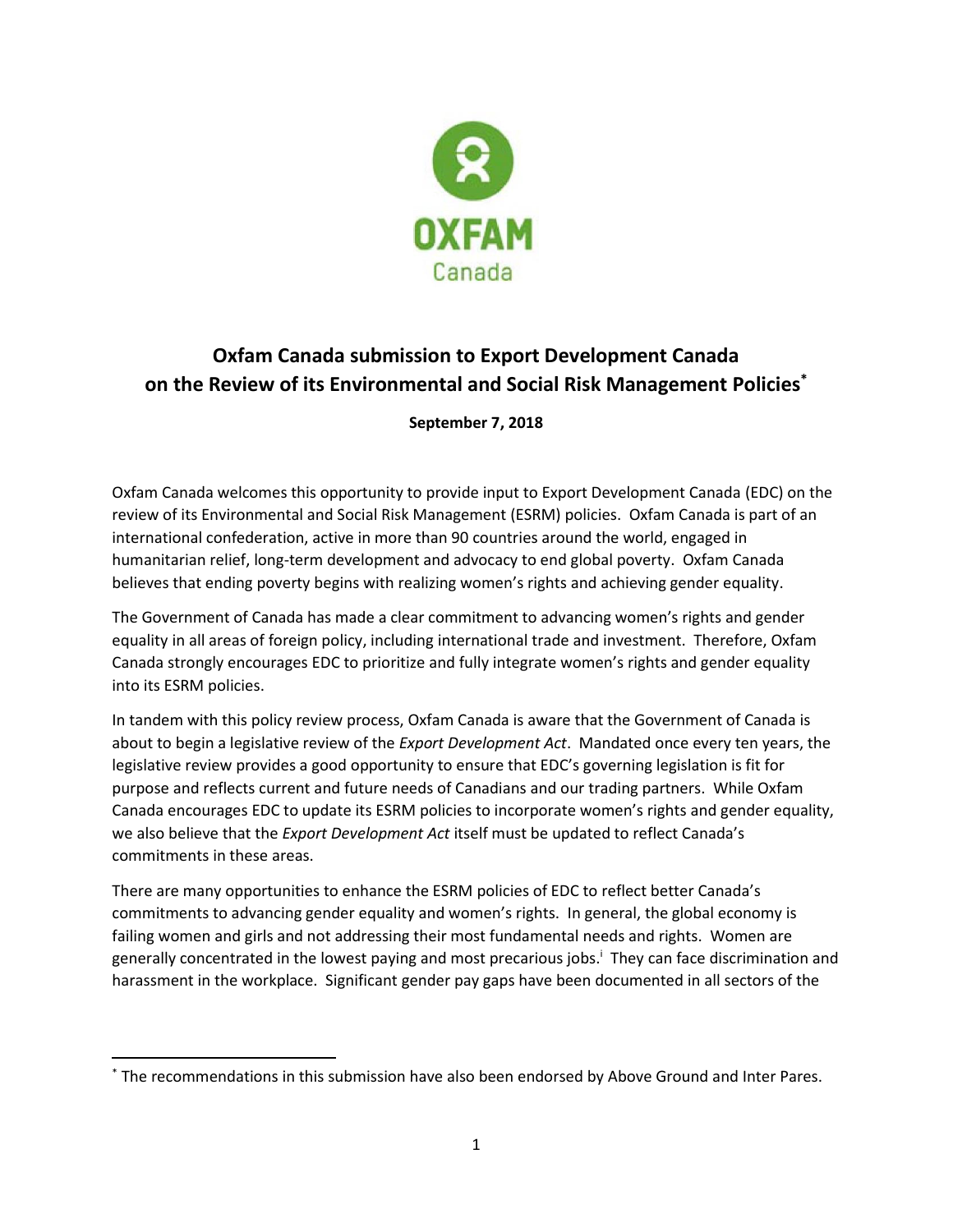economy. Furthermore, women entrepreneurs report challenges in accessing credit and are less likely than their male counterparts to be exporting to international markets.

EDC can play a constructive role in reversing these trends by explicitly examining the impacts of its transactions on women and girls and proactively supporting transactions that level the playing the field for women and promote gender equality. While EDC has invited feedback on five separate policy documents, we have organized our input at the level of the overall policy framework and encourage EDC to take an integrated approach to apply these recommendations when revising its policies.

#### **Recommendation 1: Engage women's rights organizations**

First and foremost, women and gender-diverse people must be included in EDC's risk management and due diligence processes. Without full and equal participation of all people, regardless of gender, EDC can easily overlook or underestimate the social and environmental risk factors of a given transaction. In order to do this well, EDC must reach out proactively to women's rights organizations and networks that are active in the countries where it conducts business. To facilitate this process, EDC could work with Global Affairs Canada, which is deepening its understanding of women's rights movements in the global South as part of its implementation of Canada's *Feminist International Assistance Policy*.

#### **Recommendation 2: Conduct comprehensive gender impact assessments**

While all transactions should be reviewed from a gender lens, for any transaction with a high risk of having adverse impacts on women's rights or gender equality, EDC and its prospective client should conduct a comprehensive gender impact assessment (GIA). Transactions should be screened to identify risks to women's rights and gender equality, based on various factors including country risk and sectoral risk. Oxfam and other organizations have developed tools to assist private sector actors in designing and conducting such assessments.<sup>ii</sup> Mitigation measures resulting from a GIA can be built into contractual terms with client companies to ensure their full implementation. In certain cases, EDC may determine through a GIA that social risks cannot be adequately mitigated and the transaction in question should not be approved.

## **Recommendation 3: Ensure environmental and social risk management is informed by gender-based analysis and feminist principles**

ESRM policies should be revised to include an explicit commitment to incorporate gender-based analysis into EDC's review processes. There are systemic barriers to women's full and equal participation in the global economy. By recognizing these barriers explicitly in the ESRM policies, EDC can reduce transaction risks and better align with the Government of Canada's international commitments around gender equality. The following five areas should be considered when conducting reviews:

**a) Protecting fundamental rights of women workers –** EDC should disclose how it applies a gender lens in ensuring client companies respect core labour rights throughout their operations. Female workers can face discrimination, pay disparities, sexual harassment and other forms of gender-based violence. Compliance with international labour rights standards should be a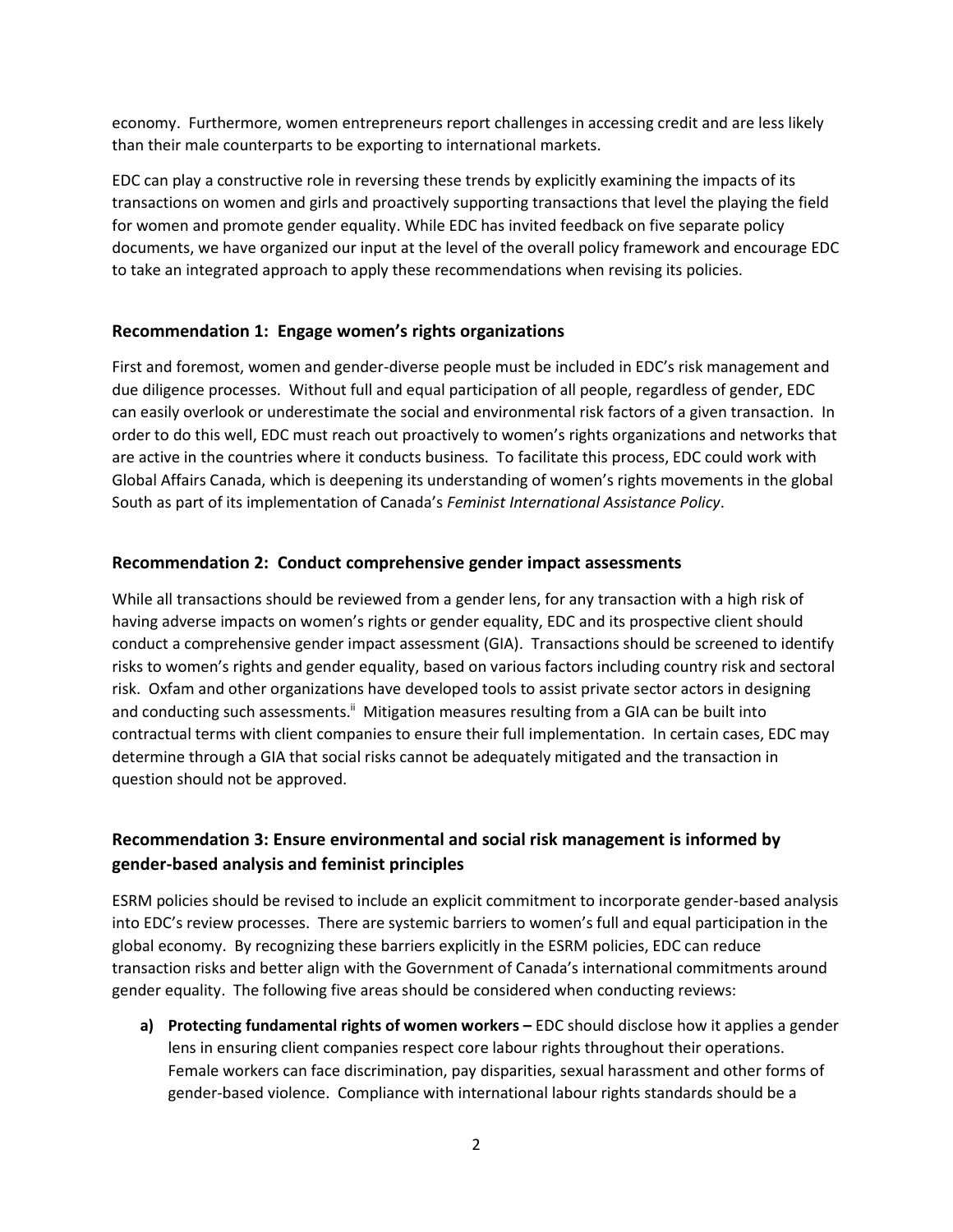minimum requirement for all EDC clients.

- **b) Closing the gender wage gap –** EDC should work with client companies to measure, analyze and address the gender pay gap that sees female and male workers receiving unequal and unfair remuneration for their labour. EDC should report how it and its clients are ensuring women and men have equal access to occupations and what steps companies are taking to close the gender wage gap.
- **c) Supporting women-owned enterprises in supply chains –** EDC can assist client companies in fostering business partnerships with small and medium enterprises owned and operated by women, both in Canada and in the global South. Tools from the International Finance Corporation demonstrate some of the best practices in this area.<sup>iii</sup>
- **d) Valuing the care economy** Unpaid care work, largely performed by women and girls, is a huge invisible/unaccounted subsidy to the global economy. Women care for children while other family members, usually men, enter the formal economy and earn wages. When workers come home sick or injured due to occupational health and safety risks, women often care for them and sometimes support workers with chronic health issues for years. In many countries, women and girls are the primary providers of food and water to their whole family, taking many hours each day to secure sufficient food and water to provide for basic needs. Foreign investors rarely take into account the unpaid care work upon which their business activities depend. Not only is it unjust that women and girls should bear a disproportionate burden of care work, it presents social risk factors that EDC and other investors are not taking into account in their investment decision-making.

EDC should study unpaid care work in its major markets and determine the extent to which the unpaid and undervalued labour of women and girls indirectly supports its business transactions. Feminist economists and women's rights organizations can be engaged to lead such studies and act as key informants. Understanding the social risks associated with unpaid care work will improve social risks assessments undertaken by EDC and reveal how the care economy can be better supported by employers, governments and other actors. In turn, EDC can play a proactive role in investing in infrastructure projects—such as water, electricity and heat — that will help reduce or redistribute the unpaid care work more equitably.

- **e) Protecting public services from privatization –** At the same time, EDC should clarify its position on the privatization of essential public services. Women and girls are in general more reliant on public services and tend to be more heavily employed in those sectors. Also, when public services diminish, it is often women who fill the gap further increasing their unpaid care work. Water, health care, education and other essential services are economic activities that Canadians have, by and large, decided to keep under public control. EDC should avoid transactions that contribute to the privatization of public services, both to protect equal access for all citizens and promote better working conditions in those sectors.
- **f) Combatting tax avoidance –** Essential services delivered by public institutions depend on the state maintaining a well-run, efficient system of taxation from a strong and growing tax base.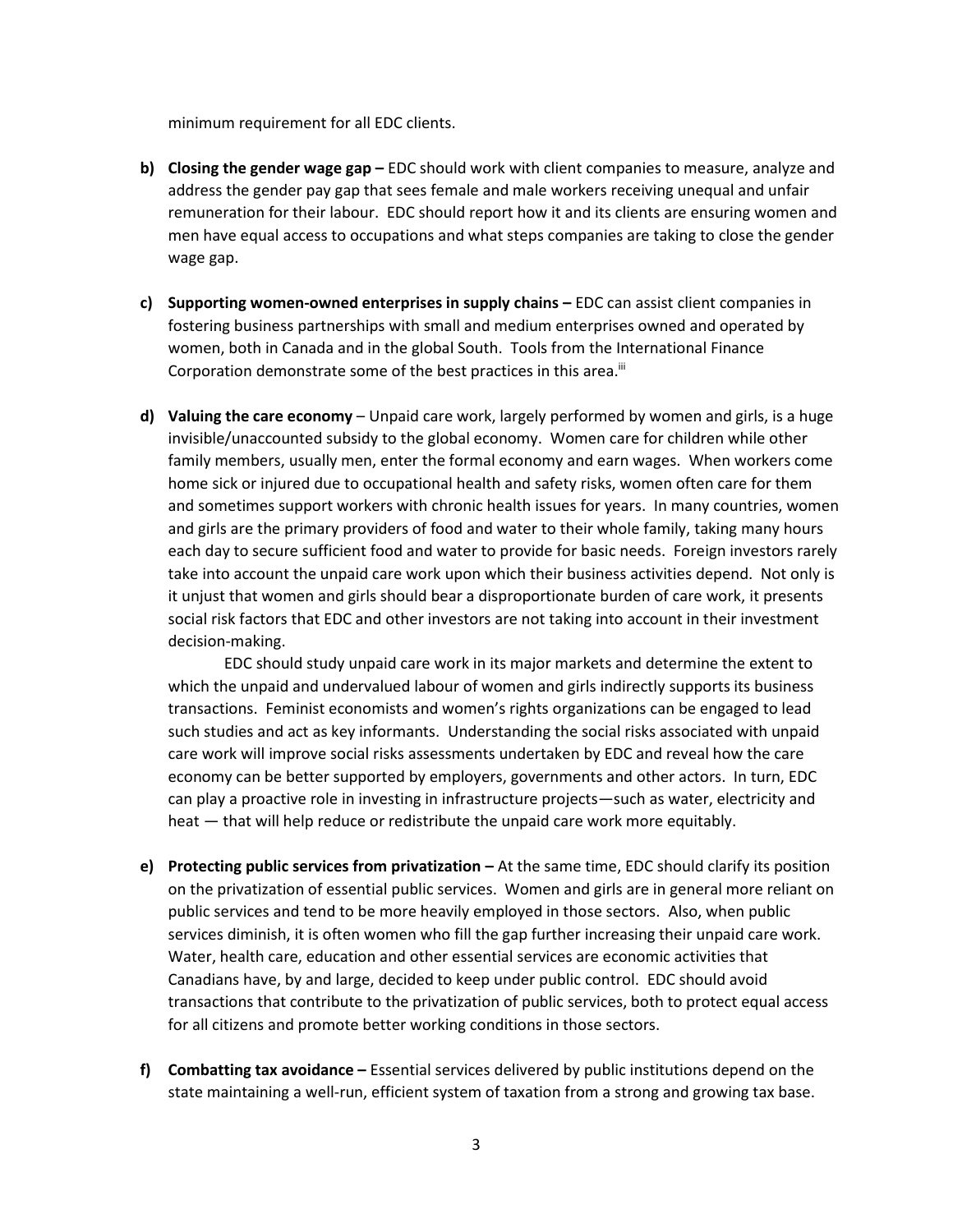One of the greatest contributions that EDC could make to gender justice would be to ensure client companies are not engaged in tax avoidance schemes to deprive citizens, particularly those living in the global South, of their county's fair share of taxes. EDC should review all transactions to prevent aggressive tax avoidance tactics. Public financing from EDC should never be used in transactions that are structured to avoid tax payments in other jurisdictions. Eliminating tax avoidance must become an explicit part of EDC's risk management process.

#### **Recommendation 4: Strengthen protection of human rights**

As our official export credit agency and a federal Crown corporation, Export Development Canada is bound by Canada's international human rights obligations. The UN Guiding Principles on Business and Human Rights (2011) explicitly refer to export credit agencies as an example of state institutions that must uphold the duty to protect human rights in relation to business-related activities.<sup>iv</sup> EDC has not kept pace with evolving global expectations when it comes to policy development around human rights. EDC's Statement on Human Rights (2008) should be replaced by a robust Human Rights Policy. The policy should cover all aspects of how EDC understands and operationalizes its human rights obligations, including how it promotes respect for human rights by client companies and addressing any adverse human rights impacts resulting from its transactions. Women's rights can be a cornerstone of the policy by making explicit reference to the Convention on the Elimination of all Forms of Discrimination Against Women (CEDAW), the International Bill of Rights, the UN Declaration on the Rights of Indigenous Peoples and the core labour rights conventions of the International Labour Organization. In developing the policy, Oxfam Canada strongly encourages EDC to engage with women's rights organizations, Indigenous organizations and human rights defenders in Canada and internationally.

## **Recommendation 5: Strengthen access to remedy through collaboration with the Canadian Ombudsperson for Responsible Enterprise**

In its ESRM policies, EDC should publicly commit to cooperate fully with the Office of the Canadian Ombudsperson on Responsible Enterprise. Cooperation with the Ombudsperson should be added as a provision in contracts with client companies in the relevant sectors. If the Ombudsperson investigates human rights impacts of any business activities in which EDC is a direct or indirect party, EDC should cooperate fully with the investigation and facilitate the implementation of any resulting recommendations directed to EDC or its clients.

#### **Recommendation 6: Improve reporting on climate financing**

The Government of Canada has started including some of EDC's transactions as part of its Biennial Assessment Report on Climate Financing under the UN Framework Convention on Climate Change.<sup>v</sup> EDC uses the International Finance Corporation's "Special Climate" category to define its climate financing transactions, which does not require a quantification of the greenhouse gas emission reductions. Oxfam Canada encourages EDC to use the IFC's more rigorous "Mitigation" and "Adaptation" frameworks to track its climate financing activities.<sup>vi</sup> Furthermore, EDC should take loan repayments into account so